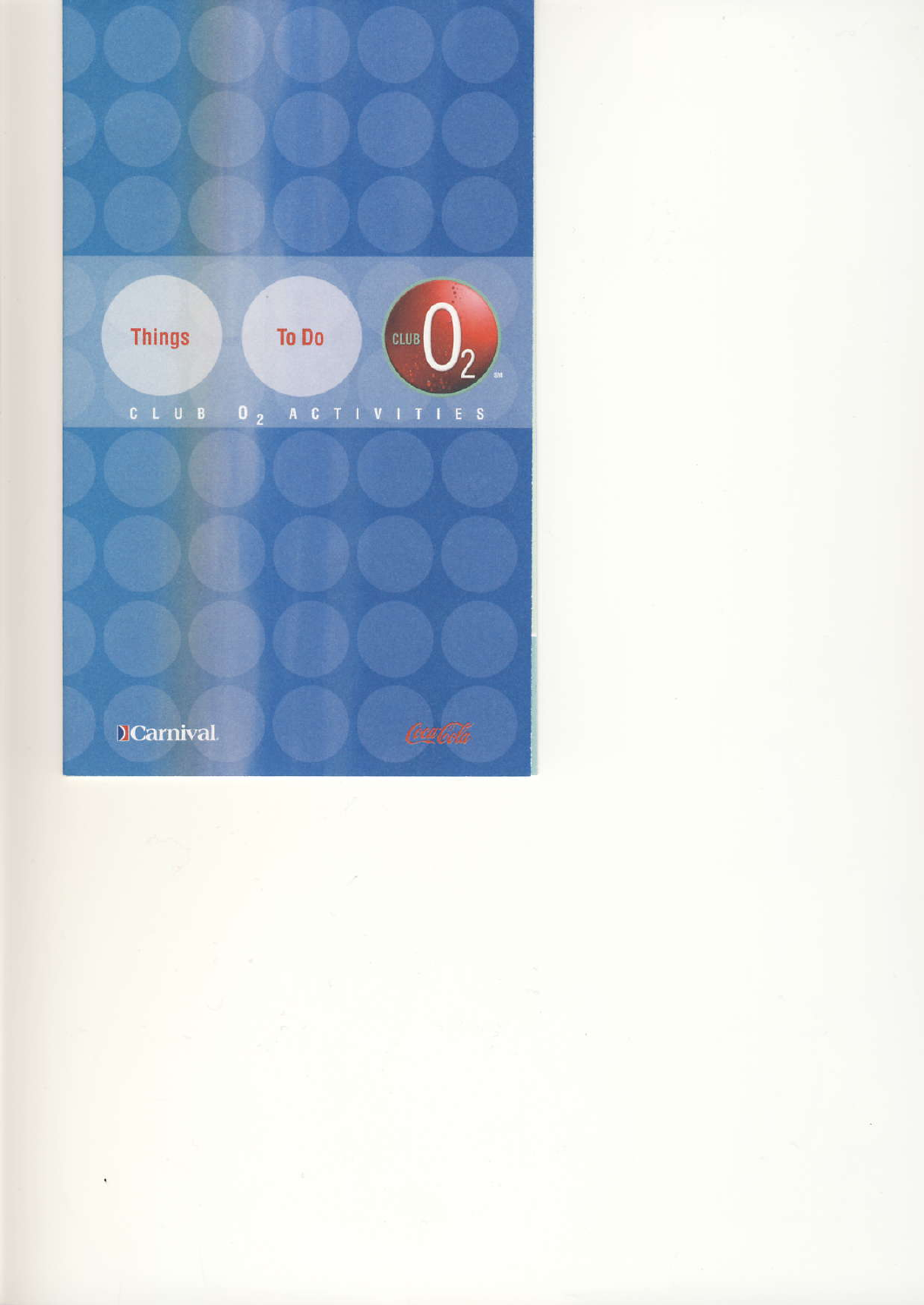| Sunday          | Sail Away Jam!!             |                     |
|-----------------|-----------------------------|---------------------|
| <b>Monday</b>   | <b>Welcome Aboard Party</b> | See you             |
| Tuesday         | <b>Water Wars</b>           | <b>Eszter</b>       |
| Wednesday       | <b>Teen Dance Party</b>     | Club O <sub>2</sub> |
| Thursday        | Destiny's Guitar Hero™      |                     |
| Friday          | <b>Teen Movie Night</b>     |                     |
| <b>Saturday</b> | <b>Farewell Party</b>       |                     |
|                 |                             |                     |

Please check inside for a detailed daily schedule

Ask Your Club  $O<sub>2</sub>$  Director Eszter for more information about the Teen Tour.

Carlisle Bay Shipwreck Snorkel - only \$40!

ACTIVITY<br>ACTIVITY experience Club Od Whether you cruising experience - Club Oz! Whether you HIGHLIGHTS came alone, or with a group of friends, the club is a place for you to meet and hang out with other teens. Join us for parties every evening, activities during the day or just chill with video games and music. I look forward to meeting you.

See you at the party!

Club O<sub>2</sub> Director

Club O<sub>2</sub> is located on Deck 11 Fwd.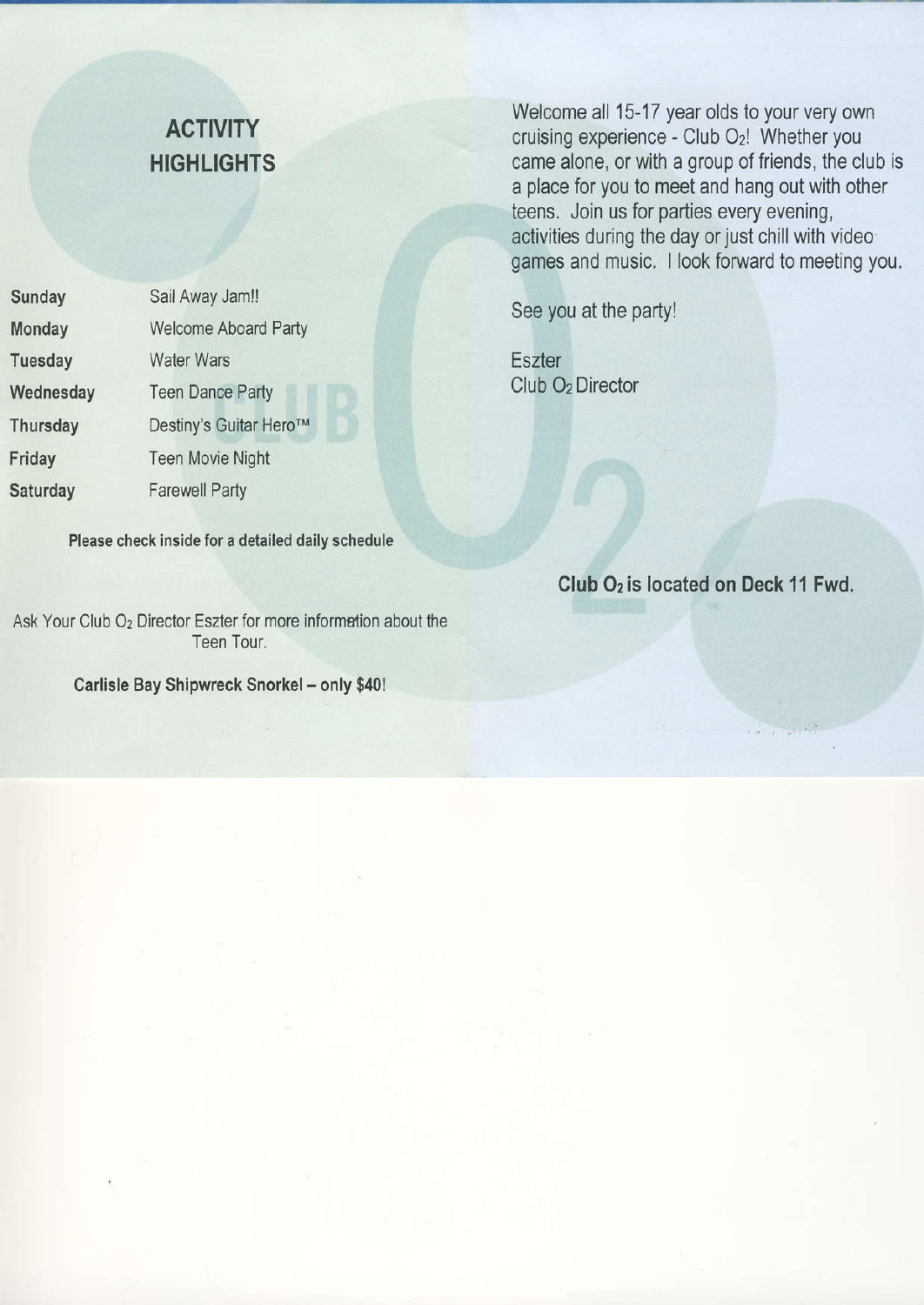Please feel free to come & go as you please to any of these activities.



## All organized activities meet at the beginning of scheduled times.

#### Friday - St. Kitts 8am-6pm (Formal night)

 $\frac{1}{n+1}$ 

9

| 9:00 <sub>pm</sub> | Club O <sub>2</sub> Rollout                                  | ClubO <sub>2</sub> |
|--------------------|--------------------------------------------------------------|--------------------|
|                    | Come meet your Club O2 Director Eszter and make new friends! |                    |
| 9:30pm             | <b>Boat Drill</b>                                            | Deck 4             |
| 10:30pm            | Sail Away Jam!                                               | Lido Deck          |
| 11:00pm            | Ice Breakers & Chill                                         | ClubO <sub>2</sub> |
|                    |                                                              |                    |

## Monday - St. Thomas 7am-5pm

Sunday - San Juan

| 4:00pm | Scavenger Hunt                                   | ClubO <sub>2</sub> |  |
|--------|--------------------------------------------------|--------------------|--|
| 5:00pm | Game Hour!                                       | ClubO <sub>2</sub> |  |
|        | Video games, music, cards - the club is yours!   |                    |  |
| 9:00pm | <b>Welcome Aboard Party</b>                      | Club <sub>O2</sub> |  |
|        | 11:00pm - Free Smoothies for Everyone !!!        |                    |  |
|        | Tonight is your last chance to sign up for tour! |                    |  |

#### Tuesday - Dominica 10am-6pm (Formal night)

| 4:00 <sub>pm</sub> | <b>Water Wars</b> | Deck 11            |
|--------------------|-------------------|--------------------|
| 9:30pm             | Teen Hang         | ClubO <sub>2</sub> |
| 10:00pm            | Formal Party!     | ClubO <sub>2</sub> |

Come dressed to impress the Destiny on formal night!

| :00pm     | <b>Black Jack Tournament</b> | ClubO <sub>2</sub> |
|-----------|------------------------------|--------------------|
| :30pm     | Teen Hang                    | ClubO <sub>2</sub> |
| $0:00$ pm | Battle of the Sexes          | ClubO <sub>2</sub> |
| $0:30$ pm | Shout About Music™           | ClubO <sub>2</sub> |
| 1:00pm    | <b>Teen Movie Night</b>      | ClubO <sub>2</sub> |
|           |                              |                    |

### Saturday - St. Maarten 7am-5pm

| 4:00pm             | Wii™ Tourney                                                      | ClubO <sub>2</sub> |
|--------------------|-------------------------------------------------------------------|--------------------|
| 9:30 <sub>pm</sub> | Email Swaps & Group Photo!                                        | ClubO <sub>2</sub> |
|                    | Take a photo with the friends you made and be on the Wall of Fame |                    |
| 10:00pm            | Chips and Salsa Farewell Party                                    | ClubO <sub>2</sub> |

#### Did your enjoy cruising with Club O<sub>2</sub>? Fill out your comment card - You could win a free cruise!!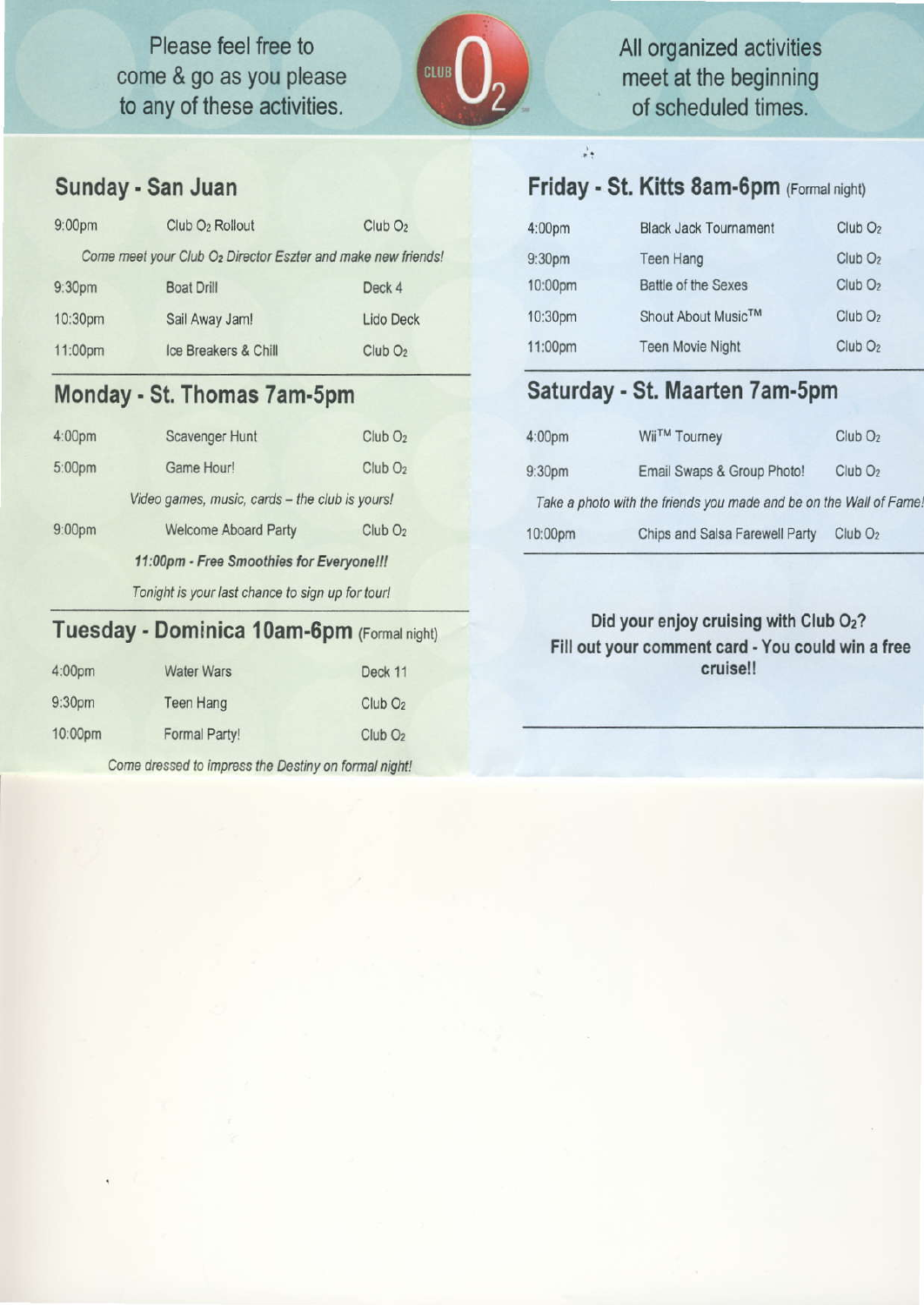| 12:00am                                | Scene it® | ClubO <sub>2</sub>                      |
|----------------------------------------|-----------|-----------------------------------------|
| and the company's company's particular |           | <b>CONTRACTOR CONTRACTOR CONTRACTOR</b> |

# Wednesday - Barbados 8am-Spm

| 8:15am  | Teen Tour!                                                         | Meet @ Shore Ex Desk |
|---------|--------------------------------------------------------------------|----------------------|
|         | You must sign up with your Club O2 Director in order to take part! |                      |
| 9:30pm  | Club O <sub>2</sub> Opens                                          | ClubO <sub>2</sub>   |
| 10:00pm | <b>Teen Dance Party</b>                                            | ClubO <sub>2</sub>   |
| 11.30pm | Deck Party                                                         | Lido Deck            |
|         | Come and join in the fun with the entire ship!!!                   |                      |

# Thursday. Antigua 10am-6pm

| 4:00pm             | Destiny's Guitar Hero™       | ClubO <sub>2</sub> |  |
|--------------------|------------------------------|--------------------|--|
| 5:00pm             | Karaoke                      | ClubO <sub>2</sub> |  |
| 9:30 <sub>pm</sub> | Music Hang                   | ClubO <sub>2</sub> |  |
| 10:00pm            | <b>Black and White Party</b> | ClubO <sub>2</sub> |  |
| 12:00am            | Truth or Dare                | ClubO <sub>2</sub> |  |
|                    |                              |                    |  |

| $\overline{4}$ | 8              | $\overline{2}$ | 3 |                | 7              |   |   | 6              |
|----------------|----------------|----------------|---|----------------|----------------|---|---|----------------|
|                |                |                |   | 6              |                |   | 4 |                |
| 7              |                | 9              |   | $\overline{c}$ |                | 5 |   | 8              |
|                | 5              |                | 6 |                |                |   | 7 |                |
| $\overline{c}$ |                |                |   |                |                |   | 6 |                |
|                | 4              |                | 9 |                | $\overline{2}$ |   |   |                |
|                |                | 1              |   |                |                | 3 |   | $\overline{4}$ |
| $\frac{8}{5}$  |                |                |   |                |                |   |   |                |
|                | $\overline{c}$ |                | 7 |                | 5              | 9 | 8 |                |

Club O<sub>2</sub> Rules Fountain Funcard? Feel free to use yours in Club O<sub>2</sub>!

No Alcohol! No Smoking! No Adultsl

0E7030208